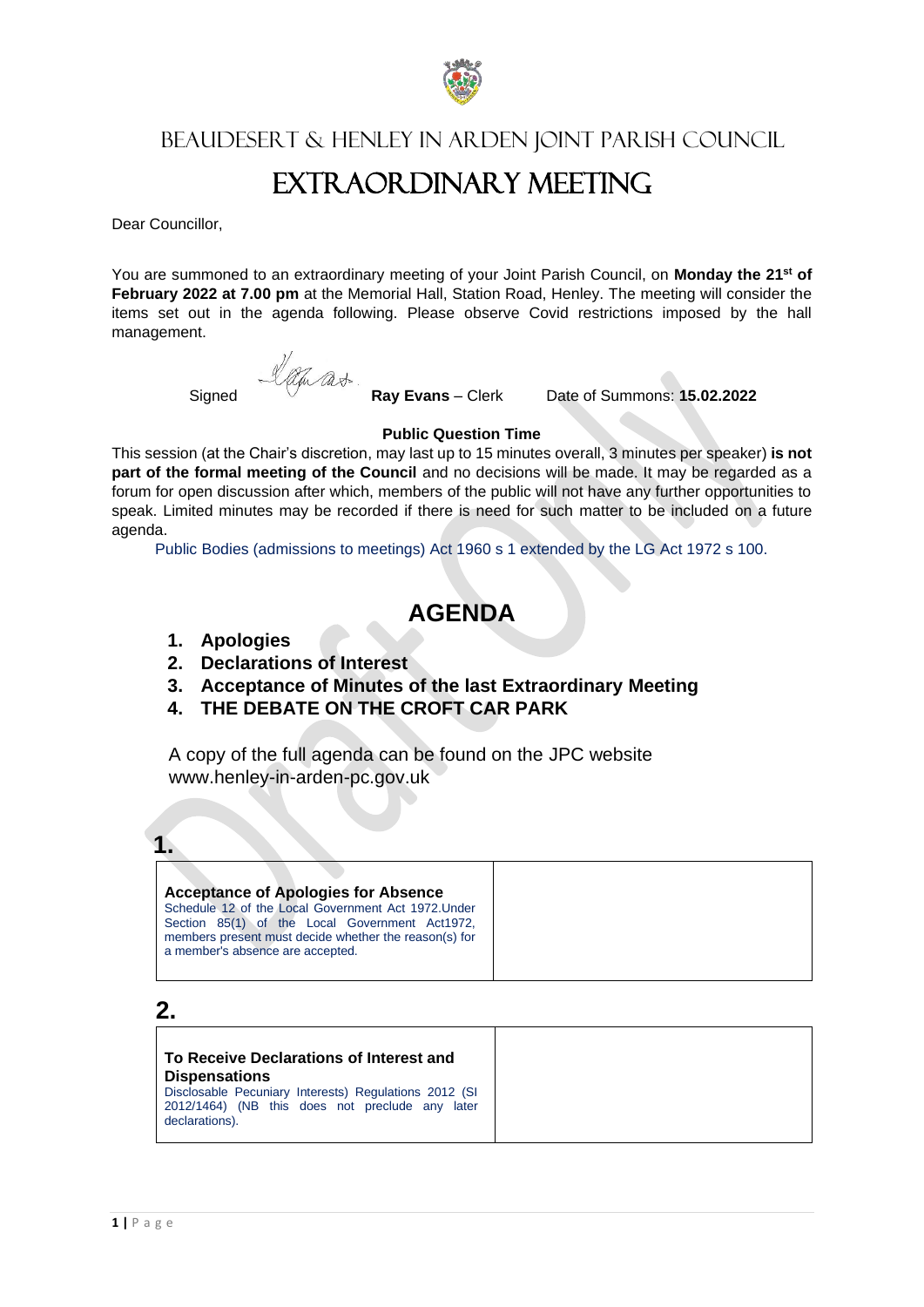

**.**

**To Receive & Sign Minutes of Last Extraordinary Meeting** LGA 1972 Sch 12 para 41(1)

## **4. THE DEBATE ON THE CROFT CAR PARK**

### **4.1 Genesis**

On the 7<sup>th</sup> of November 2019, the registration application for the Croft car park was completed in favour of Beaudesert & Henley in Arden Joint Parish Council.

The property is the freehold land known as The Croft Car Park, Henley in Arden B95 5BY, more commonly designated "A Shoppers Car Park"

The official copy of the **Report on Title** prepared by the appointed solicitors to the JPC is available on the JPC website under<https://www.henley-in-arden-pc.gov.uk/parking-and-traffic/>

The JPC are duty bound by its contents, which entails due care in the upkeep and maintenance of the site as a car park. This cost and associated business rates, creates a liability for the electorate of Beaudesert and Henley in Arden, of approximately £4,000.00 per annum, which at this time, is borne entirely from JPC precept payments.

It is therefore necessary for this facility to become self-supporting and if appropriate, an income stream for the residents of Henley and the bounds.

### **4.2 Professional Support**

The JPC has sought knowledgeable input from Peter D Lowe B.Eng., C.Eng, M.I.C.E, FBPA, Managing Director, **RTA Associates Ltd**, on several occasions in the last 4 years and his findings have been the subject of debate in public. His core recommendation is that the JPC should appoint a car parking management contractor to run and maintain the site. This recommendation aligns with the policy view of the previous JPC administration.

### **4.3 Professional Management [For Information Only]**

Based on RTA's recommendations, the JPC sought advice from Mr. Jamie De Savary, Managing Director of Napier Parking Limited, website [www.napierparking.co.uk](http://www.napierparking.co.uk/) - a summary of their guidance follows

- Site cannot be provided with ANPR surveillance as other users of the car park and residents of the Croft have the right to refuse permission.
- Best solution is a **Pay and Display** car park.
- As street parking is free for 2 hours, charges suggested are:

**3.**